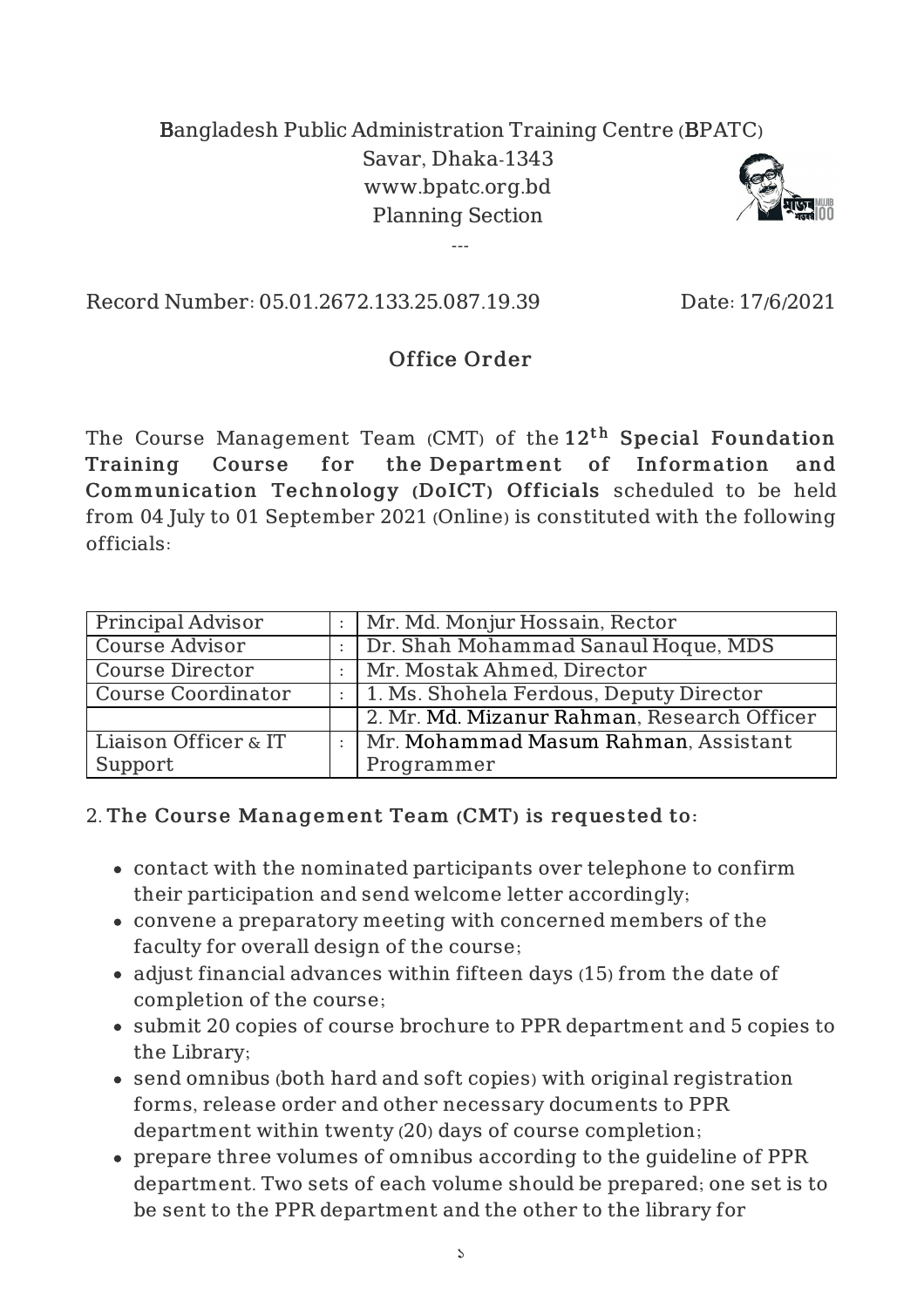preservation. Omnibus (three volumes) will consist of all handouts and be arranged module-wise and must bear page number and there will be an index in it. Course name, duration and course management team are to be mentioned in a separate top-page;

- moreover, a profile of guest speakers is to be added in a separate page;
- send pen picture of the participants of the course to the Evaluation Department with in seven (7) working days of completion of the course;
- send a list of the participants to PPR department at the first day of the course;
- send a copy of the release order to the DoICT and PPR department on the closing day of the course;
- send soft copy of relevant papers to the programmer and MIS to publish on the BPATC's website;
- send a Completion Report (CR) of the course within 7 working days after the course ends;

3. All courses of the Centre should run as per standard norms. Course Management Team (CMT) is expected not to deviate from the existing norms without prior approval of the Rector. If necessary, any deviation proposal may be discussed in the faculty meeting;

4. The order is issued with the approval of the competent authority.

17-06-2021 Dr. Md. Mohoshin Ali Director Phone: 02224446607 Fax: 02224445029 Email: ppr.bpatc@gmail.com

Record Number: 05.01.2672.133.25.087.19.39/1(92) Date: 17/6/2021 Copy for Kind Information and Necessary Action, 1) All Members (CMT), '12th Special Foundation Training Course for DoICT Officials', BPATC, Savar, Dhaka 2) Faculty (All), BPATC, Savar, Dhaka. 3) Programmer, BPATC, Savar, Dhaka (Please publish on the website of BPATC)